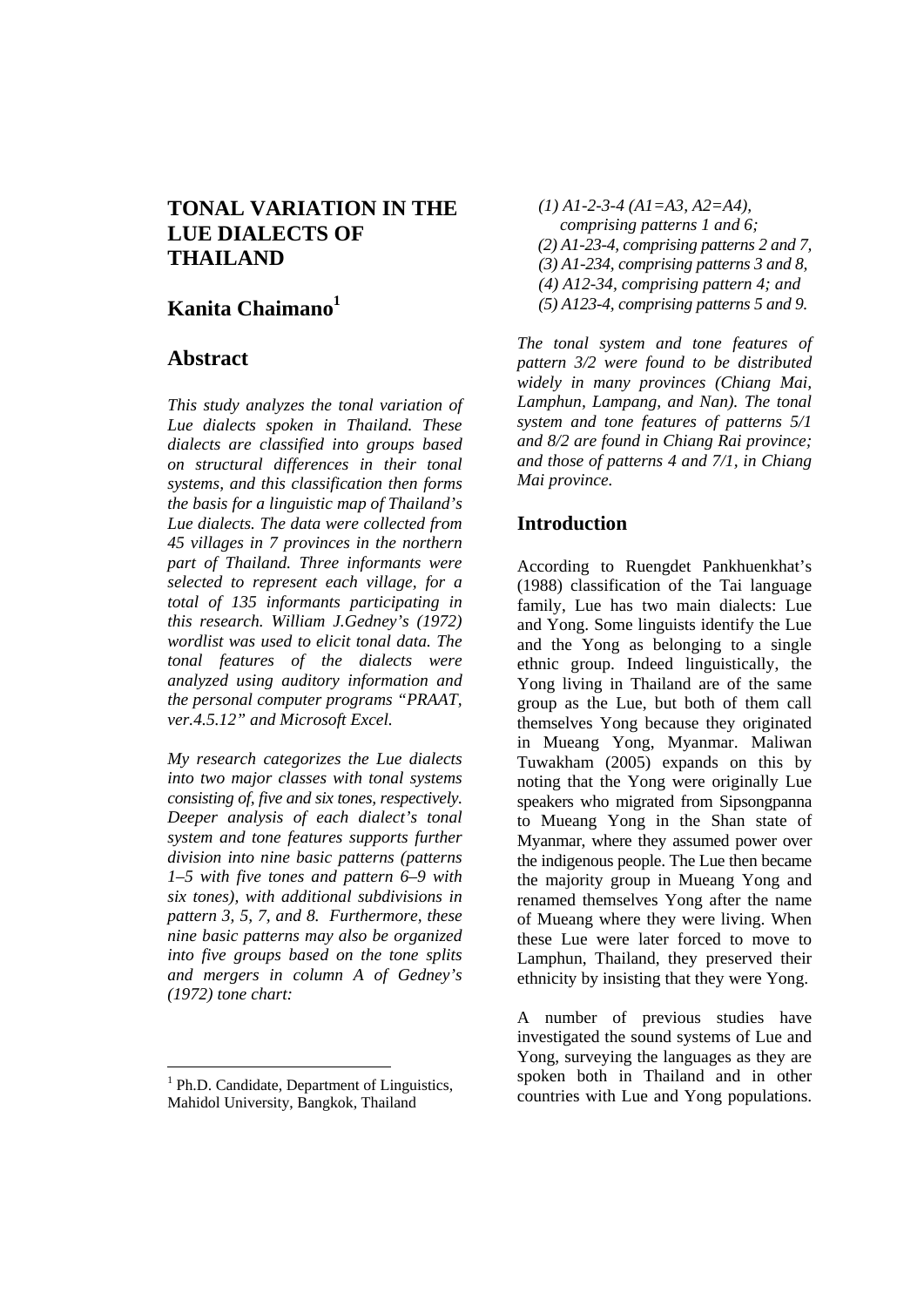Because those studies utilized data collected both here and abroad, their phonological analysis differs in terms of consonant phonemes and tonal systems, Tonal systems of Lue and Yong presented in those studies are summarized in tables 1 and 2.

These previous studies on the tonal system and tone features of both Lue and Yong dialects surveyed dialects in only one location. Comparative studies of Lue and/or Yong dialects from different locations have not yet been conducted. The present study addresses this lack by presenting an overview of the tonal systems of all Lue dialects in Thailand (including Yong dialects as a subclass of Lue), using tonal analysis to classify these dialects, and providing a linguistic map of Lue dialects, which has never been done before.

| <b>Researcher</b> | Area(s) Studied           | <b>Number</b> | <b>Tones</b>                |
|-------------------|---------------------------|---------------|-----------------------------|
|                   |                           | of Tones      |                             |
| Chamnan           | Chiang Kham, Chiang Rai   | 5             | 1. mid level                |
| Rodhetphai (1974) |                           |               | 2. low level                |
|                   |                           |               | 3. high falling             |
|                   |                           |               | 4. high rising              |
|                   |                           |               | 5. low rising               |
| Seree Veroha      | Ban Yon, Tambon Yong,     | 6             | 1. mid level                |
| (1975)            | Chiang Kham, Chiang Rai   |               | 2. low level                |
|                   |                           |               | 3. high level               |
|                   |                           |               | 4. high falling             |
|                   |                           |               | 5. mid rising               |
|                   |                           |               | 6. low rising               |
| Li (1977)         | Cheng Tong, Yunnan        | 6             | 1. mid level $(22)$         |
|                   |                           |               | 2. mid level (33)           |
|                   |                           |               | 3. low rising $(13)$ or low |
|                   |                           |               | level $(11)$                |
|                   |                           |               | 4. high level $(55)$        |
|                   |                           |               | 5. mid falling $(31)$       |
|                   |                           |               | 6. high rising $(25)$       |
| Nanthariya        | Ban Hua Fay, Tambon Kluay | 6             | 1. mid high falling         |
| Lamchiagdase      | Phae, Mueang, Lampang     |               | 2. low tone                 |
| (1984)            |                           |               | 3. mid falling              |
|                   |                           |               | 4. high falling             |
|                   |                           |               | 5. high rising              |
|                   |                           |               | 6. mid low falling          |
| Pornsawan         | Ban Sanmafan, Chiang Rai  | 6             | 1. mid low rising           |
| Ploykaew (1985)   |                           |               | 2. high level               |
|                   |                           |               | 3. mid level                |
|                   |                           |               | 4. mid low level            |
|                   |                           |               | 5. low level                |
|                   |                           |               | 6. mid low falling          |

## **Table 1: The tonal system of Lue dialects**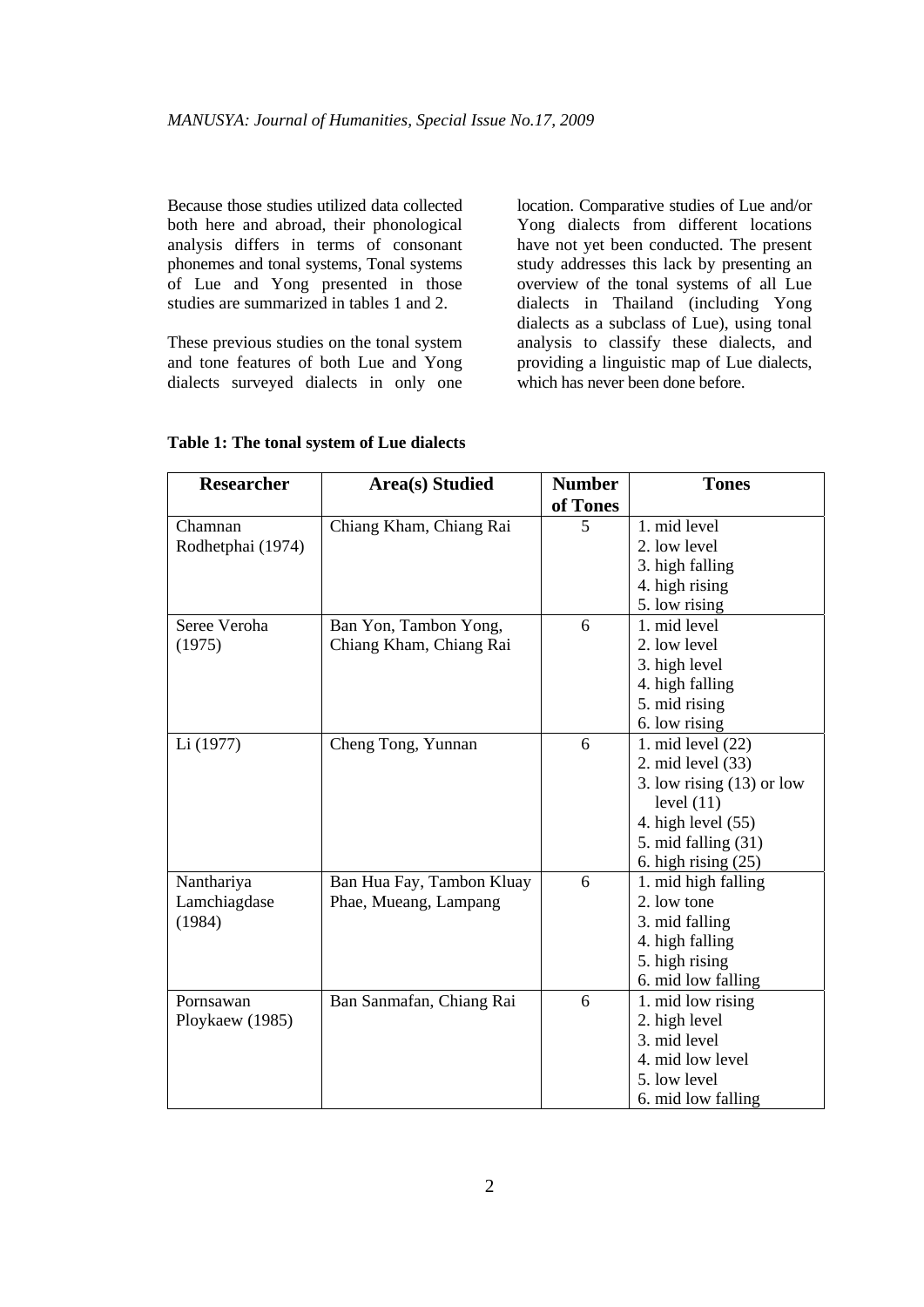# **Objectives of the study**

The purpose of this study is to analyze the tonal system and tone features of Lue dialects in Thailand. These dialects will be

grouped on the basis of comparative tonal data. Then a linguistic map of the dialects will be created based on the tonal systems identified.

| <b>Researcher</b>                  | <b>Area(s)</b> Studied                            | <b>Number</b><br>of Tones | <b>Tones</b>                                                                                                |
|------------------------------------|---------------------------------------------------|---------------------------|-------------------------------------------------------------------------------------------------------------|
| Ruengdet<br>Pankhuenkhat<br>(1978) | Pa Sang, Lamphun                                  | 6                         | $1. \text{mid}$<br>$2.1$ ow<br>3. high<br>4. falling<br>5. rising<br>6. low falling                         |
| <b>Somchit Davies</b><br>(1979)    | Ban Don Chai, Mae Tha<br>Valley, Lamphun          | 6                         | 1. mid level<br>2. mid falling<br>3. lower low level<br>4. high falling<br>5. higher low level<br>6. rising |
| Mary E Sarawit<br>(1979)           | Pa Sang and Makhua Jae,<br>Lamphun                | 6                         | $1.$ mid<br>$2.1$ ow<br>3. high falling<br>4. mid rising<br>5. rising<br>6. low falling                     |
| Wisuttira Neamnark<br>(1985)       | Mueang, Pa Sang, Ban Hong<br>and Mae Tha, Lamphun | 6                         | 1. mid<br>2. low rising<br>3. high falling<br>4. mid rising<br>5. mid falling<br>6. rising falling          |

# **Table 2: The tonal systems of Yong dialects**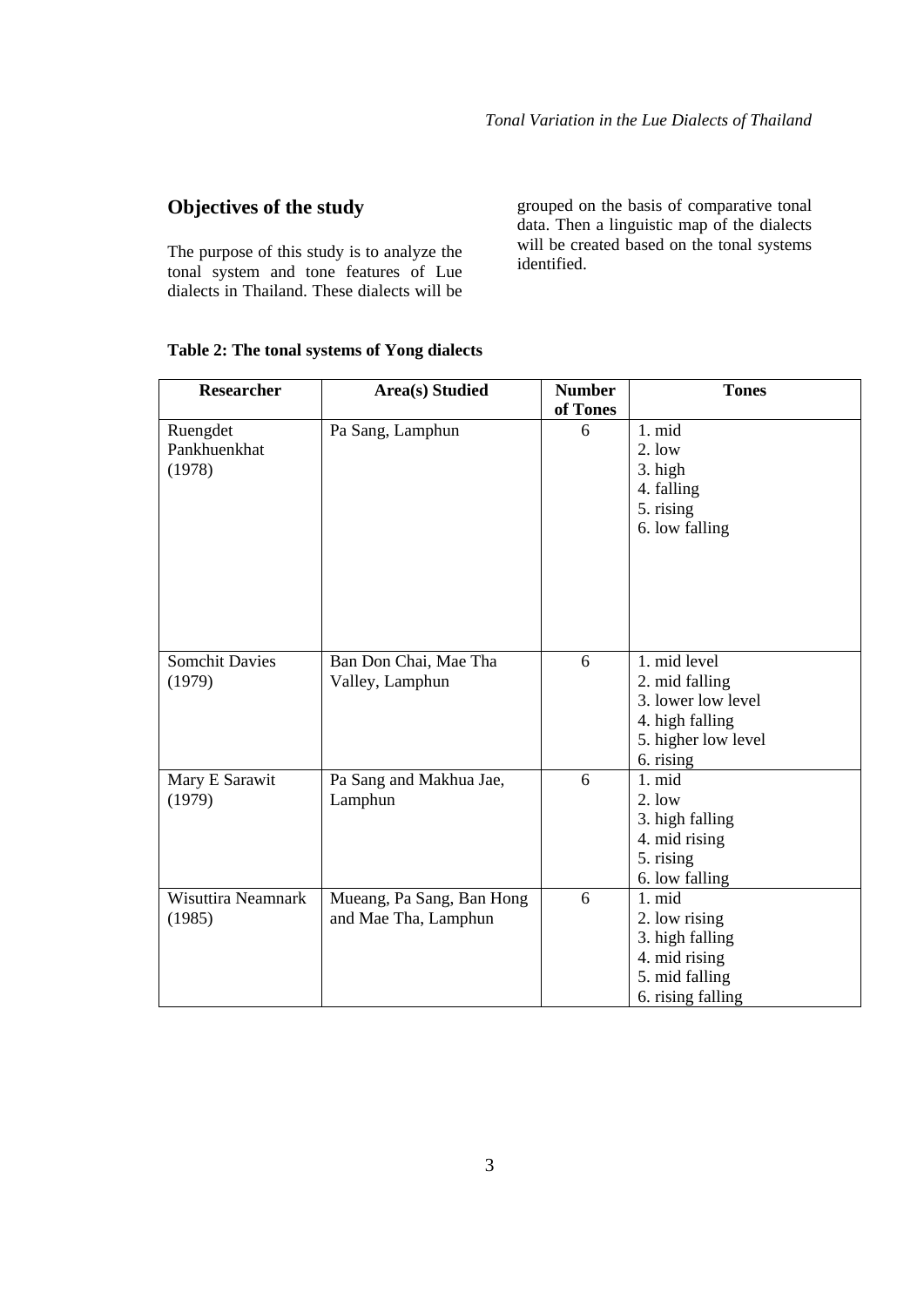## **Methodology**

The theoretical orientation of this study follows Gedney's (1972) checklist for determining tones. The Lue dialects under consideration will be classified on the basis of their tone splits and mergers. In numbering the tones in this research, tones on smooth syllables are numbered, while the tones on checked syllables are treated as allotones of smooth-syllable tones.

The tone features of Thailand's Lue dialects were analyzed using the software program "PRAAT, ver.4.5.12". First, each word uttered was recorded with the program, and then the program calculated the fundamental frequencies and the fundamental frequency curves of each utterance. The results are displayed as the relation between the fundamental frequency and the duration of each tone.

Microsoft Excel was used to plot charts the fundamental frequencies, producing tonal contours for each word. A number system was used to identify the tonal contour of all the Lue dialects.

These results formed the basis for a description the tonal system and tone features of Lue dialects. Comparison of the tonal systems was used to classify the dialects into groups, and these groups were then displayed in language maps.

# **Research Instruments**

Gedney's (1972) checklist for determining tones has been adapted for this research. The wordlist comprises minimal sets or pairs. For each consonant class, I have selected words which evince the maximum number of similarities across the tone columns so that, in most cases, the only differences among words in a single row are the tones. Such a selection prevents the elicited tonal data from being affected by differences in consonant or vowel sounds and thus producing errors in the tonal analysis.

## **Table3: A checklist for determining tone in Lue dialects**

|                | A          |                 |                | <b>DS</b>         | DL               |
|----------------|------------|-----------------|----------------|-------------------|------------------|
|                | $p^h$ ă:   | $pn\grave{a}$ : | $p^h\hat{a}$ : | $p^h$ àk          | (nâ:) p $^h$ à:k |
|                | 'cliff'    | 'to chop'       | 'cloth'        | 'vegetable'       | 'forehead'       |
| $\overline{2}$ | pa:        | pà:             | pâ:            | pàk               | pà:k             |
|                | 'to throw' | 'forest'        | 'aunt'         | 'to stick in'     | 'mouth'          |
| 3              | ba:n       | bà:             | bâ:            | bàt               | bà:t             |
|                | 'to bloom' | 'shoulder'      | 'mad'          | 'card'            | 'to cut'         |
| $\overline{4}$ | $tna$ :    | $t^h\hat{a}$ :  | $t^h$ á:       | t <sup>h</sup> ák | $t^h$ â: $k$     |
|                | 'to rub'   | 'pier'          | 'to challenge' | 'to greet'        | 'snail'          |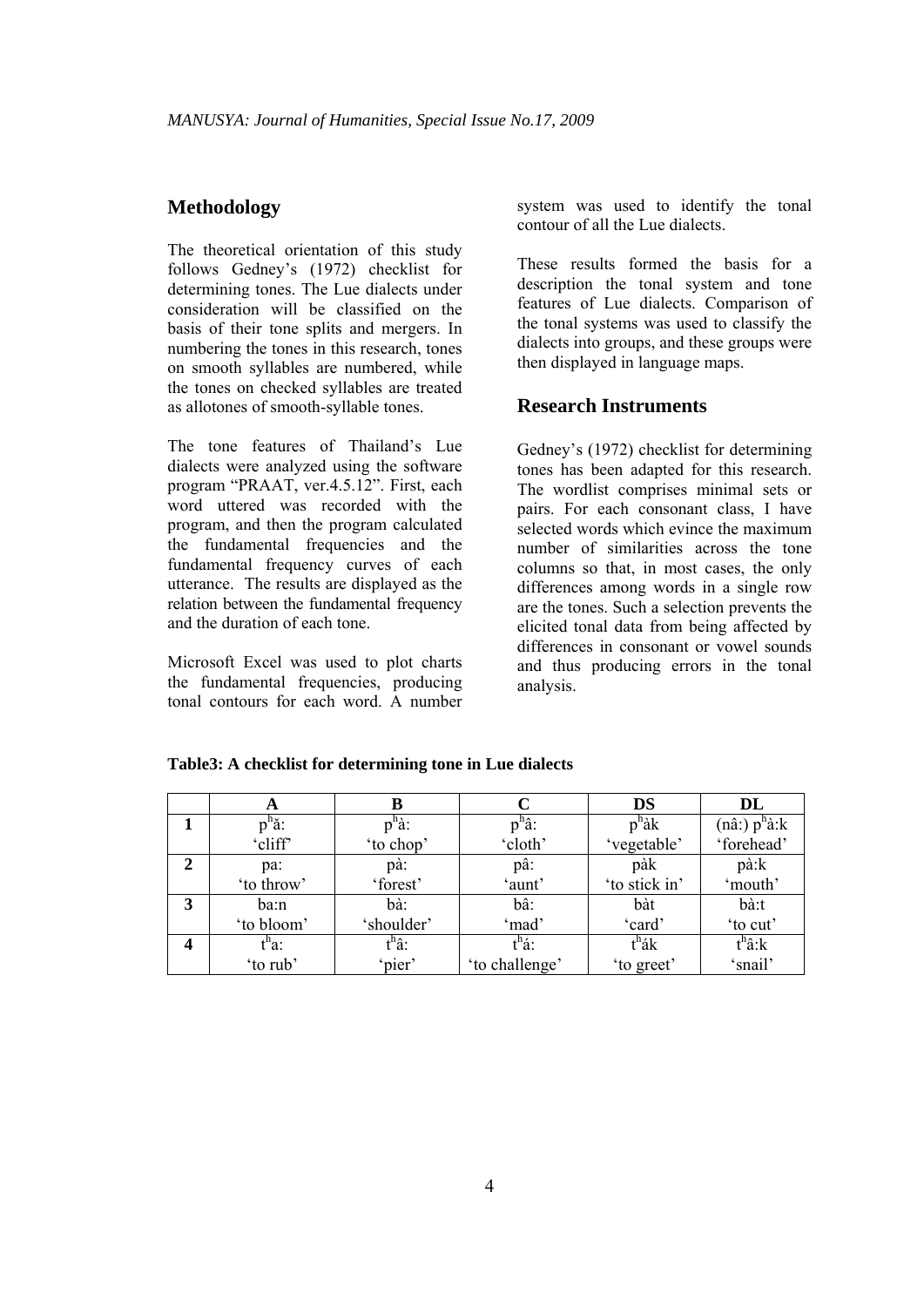# **Data collection**

The area studied covered seven provinces: Chiang Rai, Chiang Mai, Lamphun, Lampang, Phrae, Nan, and Phayao. These seven provinces contain 37 districts. In most cases, one village was chosen from each district, and three informants were selected to represent each of these villages. This held true for the 29 districts where all speakers identified themselves as Lue. In eight of the districts, however, villagers self-identification divides them into two groups: Lue and Yong. Therefore, two villages were chosen from each of these districts, making 16 villages with three informants each. Villages selected had to meet two linguistic criteria and one nonlinguistic criterion. The linguistic criteria were, first, that the majority of villagers were Lue speakers and, second, that villagers still used Lue for everyday communication both at home and in the local area. The nonlinguistic criterion was that villagers should continue to engage in traditional practices or important ceremonies and rituals, such as the call for the tutelary spirit, the chasing of unlucky past deeds, and the ceremony for good fortune. All told, this produced a total of 45 villages and 135 informants. The informants were all women not less than 50 years old.

# **Tone comparison of Lue dialects in Thailand**

## **Comparison of tone numbers**

The tonal systems of the Lue dialects spoken in Thailand have either five or six tones on smooth syllables. The tone splits and mergers in Column A reveal nine tonal patterns.

**Table 4: Comparison of tonal patterns with number of tones** 

| Tone pattern<br>Number<br>of tones |  |  |  |  |  |
|------------------------------------|--|--|--|--|--|
| 5 tone system                      |  |  |  |  |  |
| 6 tone system                      |  |  |  |  |  |

Table 4 shows that tonal patterns 1, 2, 3, 4, and 5 are five-tone systems, while tonal patterns 6, 7, 8, and 9 are six-tone systems.

# **Tone splits, tone merger, and the complementary distribution of allotones**

All nine tonal patterns are compared in terms of tone splits, tone mergers, and complementary distribution of allotones in Figure 1.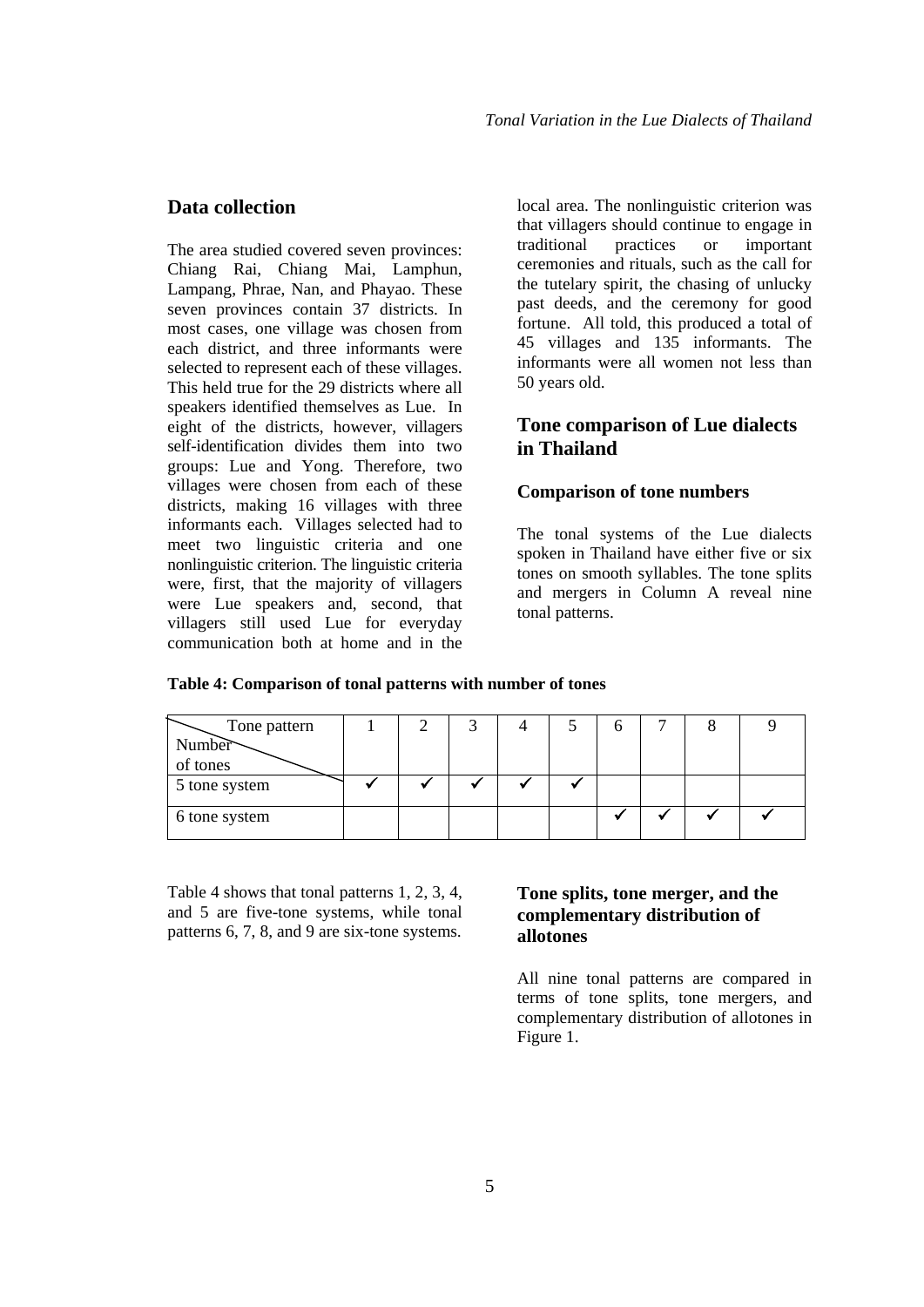| A | B              | $\mathbf{C}$   | DL             | DS             | A            | B              | $\mathbf{C}$   | DL             | DS | $\mathbf{A}$ | B | C | DL | DS |
|---|----------------|----------------|----------------|----------------|--------------|----------------|----------------|----------------|----|--------------|---|---|----|----|
|   |                |                |                |                |              |                |                |                |    |              |   |   |    |    |
| 2 | 3              | $\overline{4}$ | 3              | -1             | 2            | $\overline{4}$ | 5              | $\overline{4}$ |    |              | 3 | 4 | 3  |    |
|   |                |                |                |                |              |                |                |                |    | ↑            |   |   |    |    |
| 2 | $\overline{4}$ |                | $\overline{4}$ | $\overline{4}$ | $\mathbf{3}$ | 5              | $\overline{4}$ | 5              | 5  |              | 4 | 5 | 4  |    |

Pattern 1 Pattern 2 Pattern 2 Pattern 3/1

| A | В              | C              | DL | DS | $\mathbf{A}$   | в              | C              | DL             | DS | $\mathbf{A}$ | В | C | DL | DS |
|---|----------------|----------------|----|----|----------------|----------------|----------------|----------------|----|--------------|---|---|----|----|
|   |                |                |    |    |                |                |                |                |    |              |   |   |    |    |
|   | 3              | $\overline{4}$ | 3  |    |                | 3              | $\overline{4}$ | 3              |    |              | 3 | 4 | 3  |    |
| 2 |                |                |    |    |                |                |                |                |    |              |   |   |    |    |
|   | $\overline{4}$ | 5              | 4  | 4  |                |                |                |                |    | 2            | 1 | 5 |    |    |
|   |                |                |    |    | $\overline{2}$ | $\overline{4}$ | $\sim$         | $\overline{4}$ | 3  |              |   |   |    |    |

Pattern 3/2 Pattern 4 Pattern 5/1

| 3<br>3<br>3<br>5<br>3<br>$\overline{4}$<br>$\mathfrak{D}$<br>$\overline{4}$<br>6<br>$\overline{4}$<br>2<br>л.                                                                  |  |
|--------------------------------------------------------------------------------------------------------------------------------------------------------------------------------|--|
|                                                                                                                                                                                |  |
| $\mathcal{L}$<br>5<br>$\overline{4}$<br>$\overline{4}$<br>$\overline{4}$<br>3<br>2<br>$\overline{\phantom{0}}$<br>6<br>$\overline{4}$<br>2<br>$\overline{4}$<br>$\overline{4}$ |  |

Pattern 5/2 Pattern 6 Pattern 7/1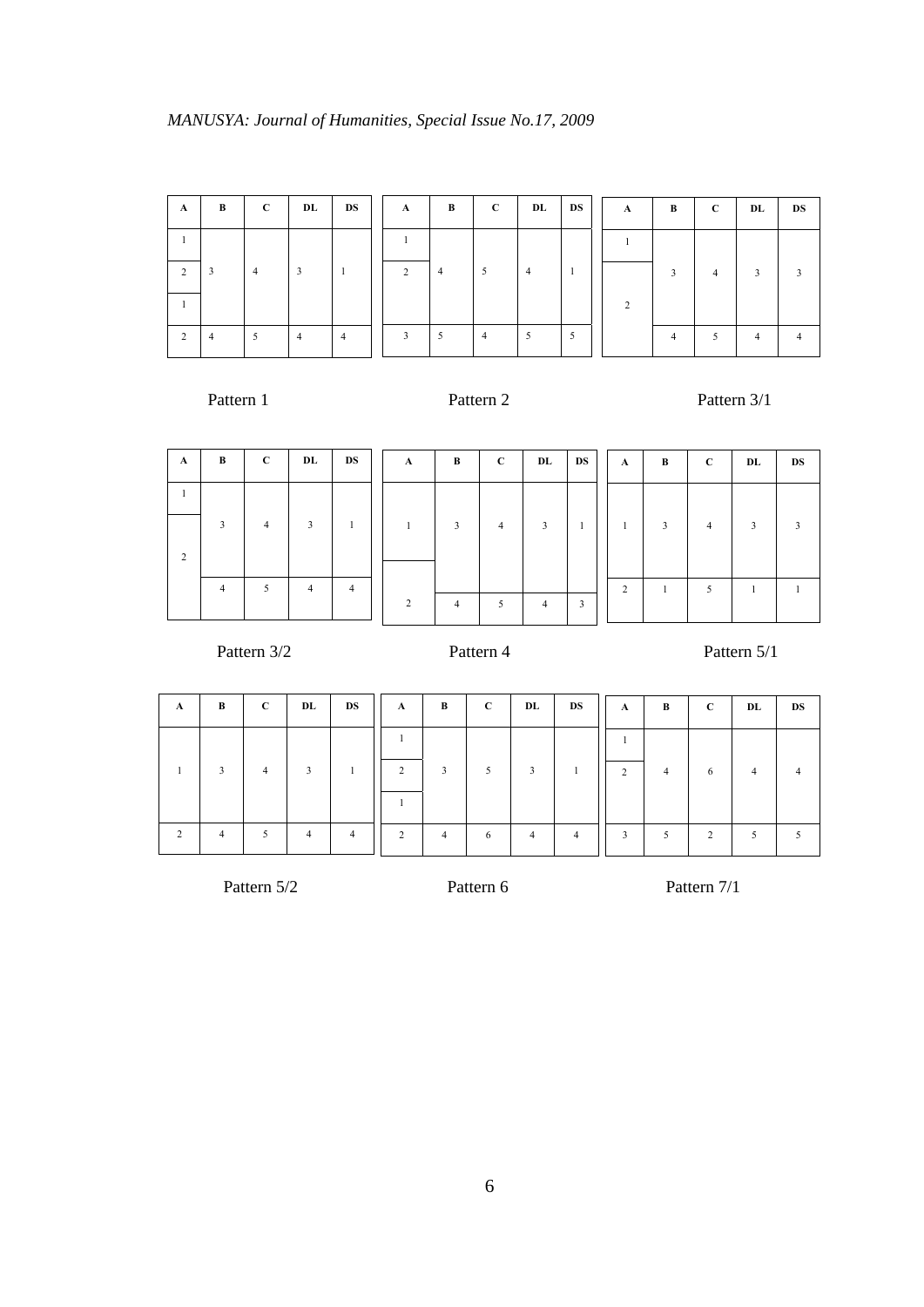| A | B              | $\mathbf C$ | DL             | DS | $\mathbf A$    | B              | $\mathbf C$ | DL             | DS | $\mathbf{A}$ | B              | $\mathbf C$ | DL             | DS             |
|---|----------------|-------------|----------------|----|----------------|----------------|-------------|----------------|----|--------------|----------------|-------------|----------------|----------------|
|   |                |             |                |    |                |                |             |                |    |              |                |             |                |                |
|   | $\overline{4}$ | 5           | $\overline{4}$ |    | $\overline{2}$ | $\overline{4}$ | 6           | $\overline{4}$ |    |              | 3              | 5           | 3              | 3              |
| 2 |                |             |                |    |                |                |             |                |    | 2            |                |             |                |                |
| 3 | 5              | 6           | 5              | 5  | 3              | 5              | 2           | 5              | 2  |              | $\overline{4}$ | 6           | $\overline{4}$ | $\overline{4}$ |

Pattern 7/2 Pattern 7/3 Pattern 8/1

| 3<br>3<br>5<br>3<br>5<br>3<br>1                                                                                    |  |
|--------------------------------------------------------------------------------------------------------------------|--|
| 2                                                                                                                  |  |
| $\overline{4}$<br>6<br>$\overline{4}$<br>$\overline{4}$<br>$\overline{2}$<br>$\overline{4}$<br>6<br>$\overline{4}$ |  |

Pattern 8/2 Pattern 9

**Figure 1: The nine tonal patterns of Thailand's Lue dialects** 

Figure 1 shows that the tone splits are conditioned by the phonetic features of the initial consonants. Five types of tone split that are found in tone column A: A1-2-3-4 (A1=A3, A2=A4), A1-23-4, A1-234, A12- 34 and A123-4. Tone columns B, C, and D evince two-way splits conditioned by the voicing of the initial consonants.

1. Tone Column A

 a) Tonal patterns 1 and 6 have a tone split of A1-2-3-4 (A1=A3,  $A2 = A4$ ).

 b) Tonal patterns 2 and 7 have a tone split of A1-23-4.

 c) Tonal patterns 3 and 8 have a tone split of A1-234.

 d) Tonal pattern 4 has a tone split of A12-34.

 e) Tonal patterns 5 and 9 have a tone split of A123-4.

2. Tone Column B, C, DL, and DS

All patterns have a two-way split conditioned by the voicing of the initial consonants.

The tone splits in column A have been used to classify Lue dialects since the split in column A differ from the other columns. The Lue dialects may be classified into five groups according to the splits and mergers of tones in column A, as follows.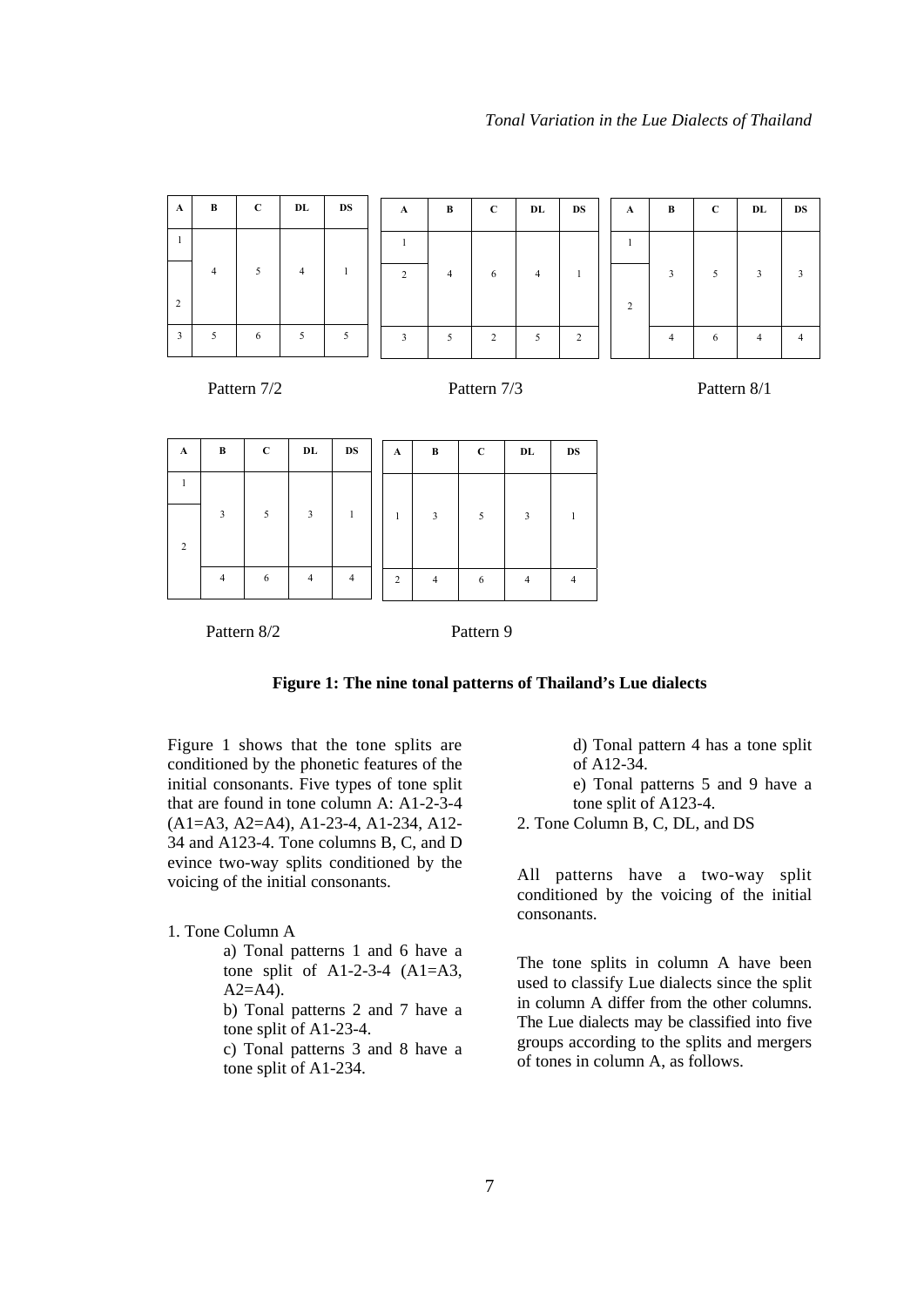#### **Lue dialect group 1 (Patterns 1 and 6)**

In Lue dialect group 1, column A appears as A1-2-3-4 (A1=A3, A2=A4); that is, it consists of two tones in A1+A3 and A2+A4, respectively. Lue dialects with this tonal arrangement are spoken in Khun Tan District in, Chiang Rai Province, Song Khwae District, Tha Wang Pha District, and Pua District in, Nan Province, Chiang Kham District, Chun District, and Chiang Muan District in, Phayao Province.

#### **Lue dialect group 2 (Patterns 2 and 7)**

In Lue dialect group 2, column A appears as A1-23-4; that is, it consists of three tones A1, A2+A3 and A4. Lue dialects with this tonal arrangement are spoken in Mae Tha District, Wiang Nong Long District, and Li District in, Lamphun Province, Wiang Kaen District, Phan District, and Wiang Chai District in, Chiang Rai Province, San Sai District, Sameong District, and Doi Saket District in, Chiang Mai Province, Chiang Kham District, Chun District, and Chiang Muan District in, Phayao Province, and Santi Suk District in, Nan Province.

#### **Lue dialect group 3 (Patterns 3 and 8)**

In Lue dialect group 3, column A appears as A1-234; that is, it consists of two tones: A1 and A2+A3+A4. Lue dialects with this tonal arrangement are spoken in Mae Ai District and Fang District in, Chiang Mai Province, Mae Tha District and Mueang District in, Lampang Province, Mueang District, Thung Hua Chang District, Mae Tha District, and Ban Thi District in, Lamphun Province, Thung Chang District in, Nan Province, and Mae Chan District and Phan District in, Chiang Rai province.

### **Lue dialect group 4 (Pattern 4)**

In Lue dialect group 4, column A appears as A12-34; that is, it consists of two tones:  $A1+A2$  and  $A3+A4$ . Lue dialects with this tonal arrangement are spoken in Mae On District, San Kamphaeng District, and San Pa Tong District in, Chiang Mai Province.

#### **Lue dialect group 5 (Patterns 5 and 9)**

In Lue dialect group 5, column A appears as A123-4; that is, it consists of two tones A1+A2+A3 and A4. Lue dialects with this tonal arrangement are spoken in Chiang Khong District, Chiang Saen District, Mueang District, and Mae Sai District in, Chiang Rai Province, Mueang District in, Phrae Province, Ban Hong District in, Lamphun Province and Phu Sang District in, Phayao Province.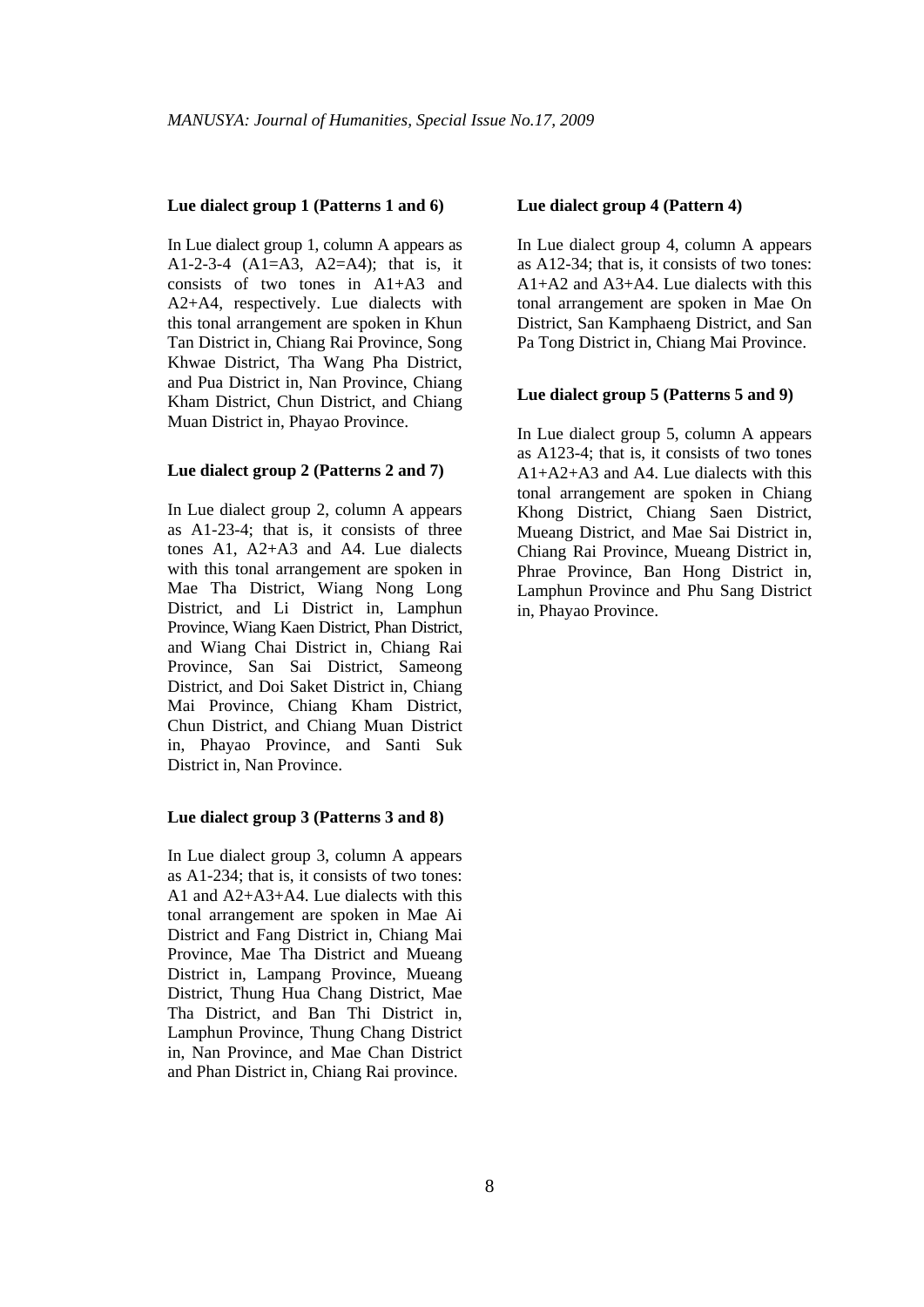

- $\mathbb{O}$ Lue Dialect Group 1 (Tonal Patterns 1 and 6)
- Lue Dialect Group 2 (Tonal Patterns 2 and 7)
- Lue Dialect Group 3 (Tonal Patterns 3 and8)
- Lue Dialect Group 4 (Tonal Pattern 4)
- $\oslash$  Lue Dialect Group 5 (Tonal Patterns 5 and 9)

Light symbol represents Lue dialects, while dark symbol represents Yong dialects.

# **Map 1: Dialect areas of the five Lue dialect groups based on tone splits and mergers in Column A**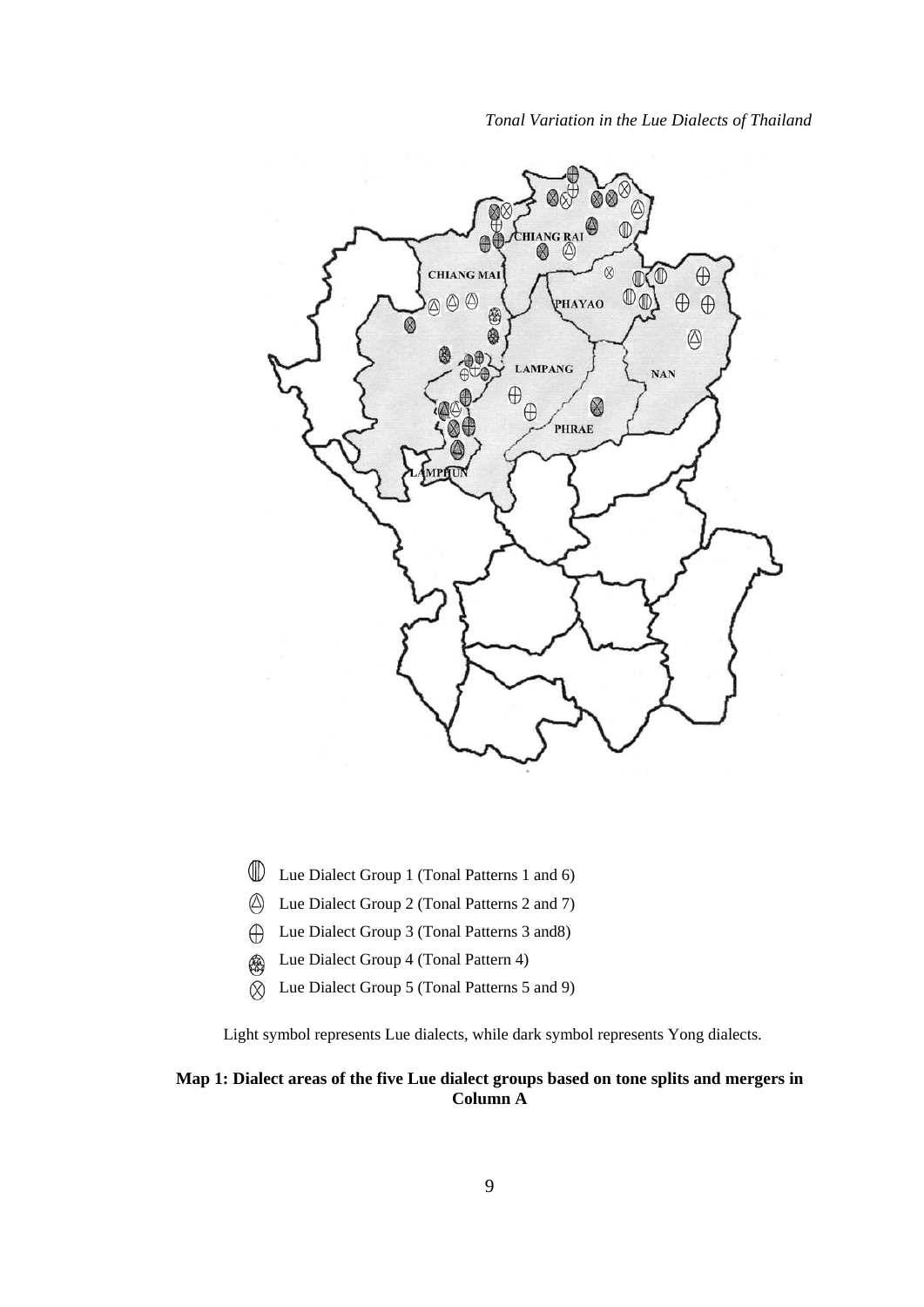# **Comparison of tonal contours**

As each dialect may display similarities and differences of tonal contours, this data arrangement shows the tonal contours shared by the informants. The tonal contours of the nine tonal patterns are presented in the tonal diagram as shown in figure 2.

| A                                                | B                 | С                     | DL               | DS               | $\mathbf{A}$                       | в           | $\mathbf C$             | DL             | <b>DS</b>     |
|--------------------------------------------------|-------------------|-----------------------|------------------|------------------|------------------------------------|-------------|-------------------------|----------------|---------------|
| 24<br>T.1<br>ᅩ<br>343/42<br>T.2<br>$\mathbf{24}$ | 34/323            | ◡<br>323/32           | 34/423           | 34/34            | VV<br>214/42/24<br>T.I<br>∽<br>343 | N<br>323/42 | h<br>32/333             | ∾<br>323/42    | 34/34         |
| T.1                                              | T.3               | T.4                   | T.3              | $\mathtt{T.1}$   | T <sub>2</sub>                     | T.4         | T.5                     | T.4            | T.1           |
| ∼<br>343/42<br>T <sub>2</sub>                    | M<br>323/3<br>T.4 | I٨<br>∽<br>243<br>T.S | ∿<br>323/<br>T.4 | ◡<br>323/<br>T.4 | n<br>242<br>T.3                    | 32<br>T.S   | ↖<br>∿<br>42/323<br>T.4 | ۰<br>32<br>T.S | 32/333<br>T.S |

| Pattern |  |
|---------|--|
|---------|--|

Pattern 2

 $\tau_{\rm d}$ 

 $\mathbf{e}_t = \mathbf{e}_t$ 

| A                                     | B              | С           | DL           | DS                   | A                            | В                 | С                                 | DL               | DS                                         |
|---------------------------------------|----------------|-------------|--------------|----------------------|------------------------------|-------------------|-----------------------------------|------------------|--------------------------------------------|
| <b>YVV</b><br>34'214<br>T.1<br>$\sim$ |                |             |              |                      | NNN<br>323/324<br>A14<br>T.1 |                   |                                   |                  |                                            |
| 니                                     | NΛ<br>323/43   | $_{\rm 32}$ | NΝ<br>323/43 | ı z<br>м             |                              | kΜ<br>32/423      | $\overline{\phantom{0}}$<br>43/42 | KΜ<br>32/423     | 'WV<br>34/334/323                          |
| 343                                   | T3             | T.4         | T3           | T.3                  | 33/34                        | T.J               | T.                                | T3               | $\mathbf{T}.\mathbf{1}$                    |
| T.2                                   | ◝<br>T.4<br>32 | 42<br>T.5   | 32<br>T.4    | $\frac{1}{n}$<br>T.4 | V<br>32<br>T.2               | ╲<br>43/42<br>T.4 | 45<br>T.5                         | ╲<br>43/4<br>T.4 | $\overline{K}$<br>Λ<br>$\mathbf{q}$<br>T.4 |

Pattern 3/1 Pattern 3/2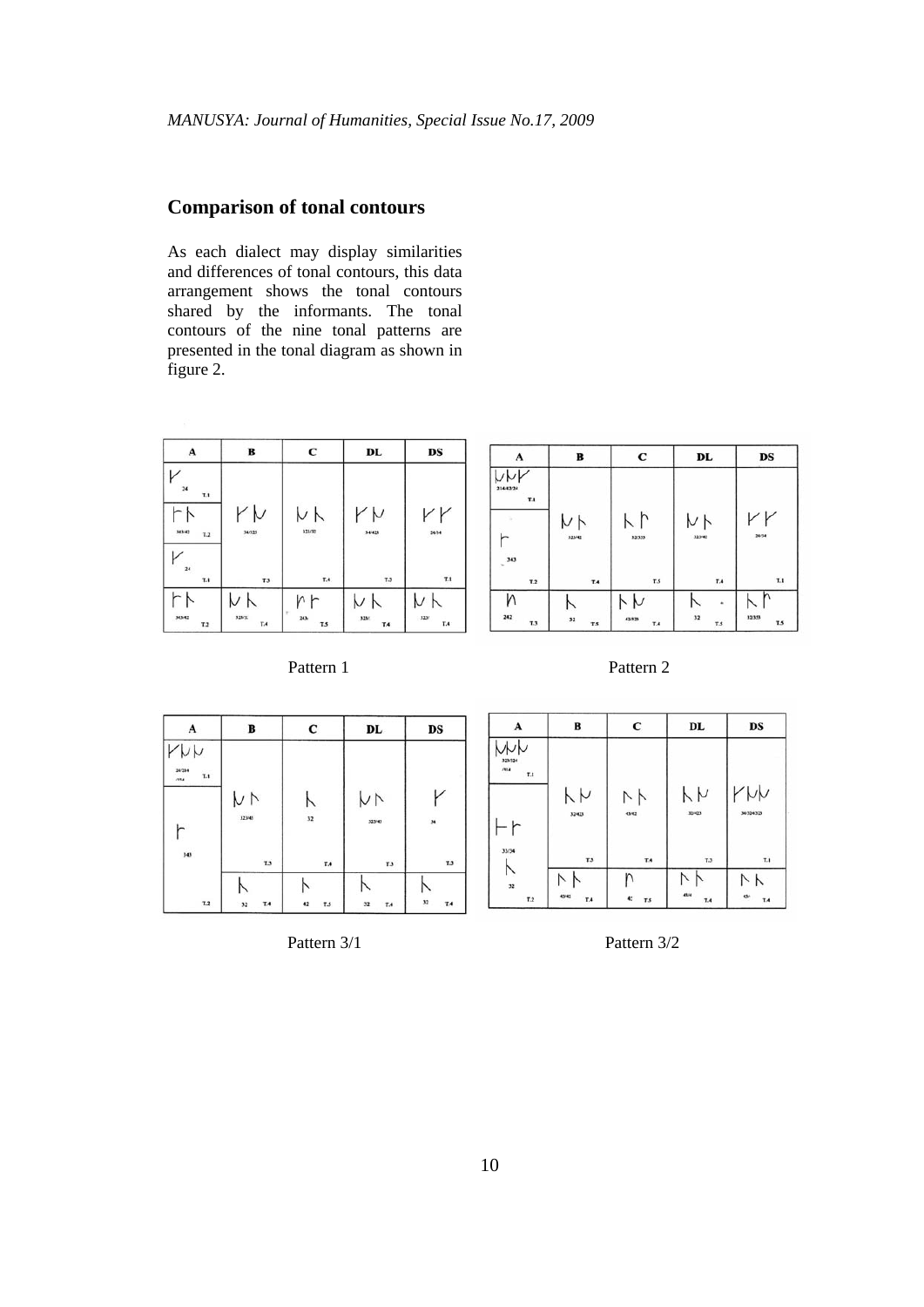| B<br>A<br>vŅ<br>323/334<br>$_{32}$<br>T.I |           | DL<br>C<br>32<br>42         |           | DS           |
|-------------------------------------------|-----------|-----------------------------|-----------|--------------|
|                                           |           |                             |           | 34323        |
|                                           | T.3       | T.4                         | T.3       | $\mathbf{L}$ |
| 343<br>T <sub>2</sub>                     | 42<br>T.4 | $\frac{1}{\sqrt{2}}$<br>T.S | 42<br>T.4 | ä<br>T.3     |

| А                       | B                                       | C              | DL                          | $\mathbf{DS}$            |
|-------------------------|-----------------------------------------|----------------|-----------------------------|--------------------------|
| 42<br>$\sim$ $^{-1}$    | 323                                     |                | 323                         | 34                       |
| $\mathbf{T}.\mathbf{I}$ | TJ                                      | T.4            | T.3                         | $\mathbf{T.3}$           |
| 343<br>$T-2$            | $\mathbf{a}$<br>$\mathbf{T}.\mathbf{I}$ | N<br>30<br>T.S | $\bullet$<br>T <sub>1</sub> | $42\,$<br>$\mathbf{T.1}$ |

Pattern 4 Pattern 5/1

| А                                     | $\mathbf C$<br>B |                                              | DL                               | DS                                                  |  |
|---------------------------------------|------------------|----------------------------------------------|----------------------------------|-----------------------------------------------------|--|
| 284/334<br>323/33<br>v                | ハト<br>323/32     | Ν<br>4243                                    | ΜK<br>323/32                     | Y<br>3634<br>$\mathbf{u}$                           |  |
| $T_{\rm d}$                           | T.3              | T.4                                          | T.3                              | $\mathcal{L}_{\rm{max}}$<br>$\mathbf{T}.\mathbf{1}$ |  |
| 34/453/33<br>T <sub>2</sub><br>34/343 | トト<br>4243<br>TA | n n<br>342/342<br>- n<br><b>MAINS</b><br>T.S | $\triangleright$<br>42/43<br>T.4 | $^{420}$<br>TA                                      |  |

| A                       | в                  | C           | DL                                  | DS                                     |
|-------------------------|--------------------|-------------|-------------------------------------|----------------------------------------|
| ΥY<br>3434<br>T.1       |                    |             |                                     |                                        |
| $\Lambda$<br>34343/343  | MMM                | MM          | WW                                  | YY                                     |
| T.2                     | 325/336/254        | 45442513454 | 323/324/214                         | 34/34                                  |
| 34/34<br>T.1            | T3                 | T.5         | T.3                                 | TJ.<br>$\lambda$                       |
| $\sqrt{ }$<br>342/42/24 | $-r$<br>33/343/4** | 32          | $H \uparrow \uparrow$<br>33/345/454 | $H \uparrow \mathcal{N}$<br>33/343/454 |
| T.2                     | T.4                | T.6         | T.4                                 | T.4                                    |

Pattern 5/2 Pattern 6

| A                         | B         | C                | DL        | DS         | $\mathbf A$<br>5. |              | B         | C         | DL                       | DS                      |
|---------------------------|-----------|------------------|-----------|------------|-------------------|--------------|-----------|-----------|--------------------------|-------------------------|
| N<br>214<br>T.1           |           |                  |           |            | N<br>324          | $\mathbf{r}$ |           |           | $\overline{\phantom{a}}$ |                         |
| h<br>╲<br>32/343          | Ν<br>323  | 42               | Ν<br>323  | M<br>323   | ∽<br>343          |              | 43<br>983 | 32        | $\mathbf{d}$             | M                       |
| T.2                       | T.4       | T.6              | T.4       | <b>T.4</b> |                   | $T-2$        | T.4       | T.5       | T.4                      | $\mathbf{T}.\mathbf{I}$ |
| Ν<br>43<br>T <sub>3</sub> | T.5<br>33 | ヽ<br>$T-2$<br>32 | 33<br>T.5 | 33<br>T.5  | 453               | T.3          | 32<br>T.5 | 34<br>T.6 | 32<br>T.5                | 32<br>T.5               |

Pattern 7/1 Pattern 7/2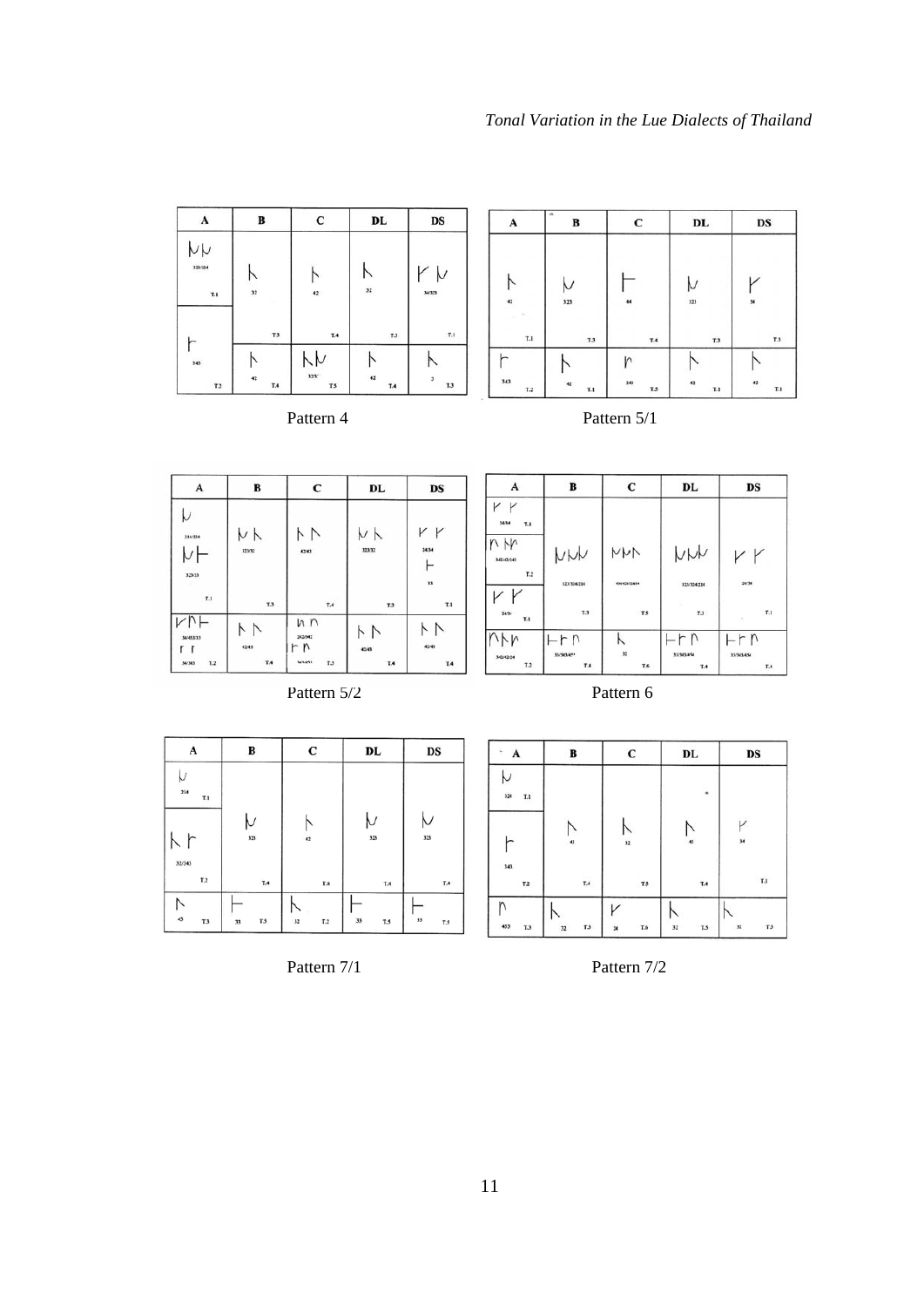| A<br>$\gamma$    | C<br>B     |           | DL         | DS            |
|------------------|------------|-----------|------------|---------------|
| 34/24/214<br>T.I |            |           |            |               |
|                  | N          |           |            |               |
|                  | 214/323    | 42        | 214/323    | 343/32        |
| 343/32           |            |           |            |               |
| T <sub>.2</sub>  | T.4        | T.6       | TA         | T.I           |
| <b>In</b>        |            |           |            |               |
| 453<br>T.3       | 423<br>T.5 | T.2<br>32 | 423<br>T.5 | T.2<br>343/32 |

| A             | в            | С          | DL           | DS           |
|---------------|--------------|------------|--------------|--------------|
| νV            |              |            |              |              |
| 214/24<br>T.1 |              |            |              |              |
|               |              |            |              |              |
| ΝĻ            | ΜK           | KΜ         | μY           | ΜK           |
| 342/343       | 323/34       | 42/434     | 323/34       | 323/34       |
|               | T.3          | T.5        | T.3          | T3           |
|               |              |            |              |              |
| T.2           | 32/33<br>T.4 | 452<br>T.6 | 32/33<br>T.4 | 32/33<br>T.4 |



| A<br>VV                   | B                                  | С              | DL                  | DS                     | A                  | B                              | $\mathbf C$         | DL                                 | DS           |
|---------------------------|------------------------------------|----------------|---------------------|------------------------|--------------------|--------------------------------|---------------------|------------------------------------|--------------|
| 324/214<br>L1<br>W<br>243 | N<br>–<br>33/323<br>$\mathbf{T.3}$ | V<br>42<br>T.5 | HΜ<br>33/323<br>T.3 | $\vee$<br>34/24<br>T.I | N<br>24/324<br>T.1 | <b>NYN</b><br>323/32/324<br>T3 | Vν<br>42/424<br>T.S | NYN<br>323/32/324<br>$\mathbf{T}3$ | 34/24<br>T.1 |
| T.2                       | r<br>V<br>T.4<br>343/32            | 452<br>T.6     | ᅛ<br>343/32<br>T.4  | 343/32<br>T.4          | 342/343<br>T.2     | ۳<br>33<br>T.4                 | 452/43<br>T.6       | 33<br>T.4                          | 33<br>T.4    |

Pattern 8/2 Pattern 9

## **Figure 2: The tonal contours of the nine Lue tonal patterns**

# **The geographical distribution of the nine Lue tonal patterns**

Each of the Lue tonal patterns is found in various part of Northern Thailand. More specifically, the relevant dialects are spoken in the following seven provinces: Chiang Mai, Chiang Rai, Lamphun, Lampang, Phrae, Nan and Phayao.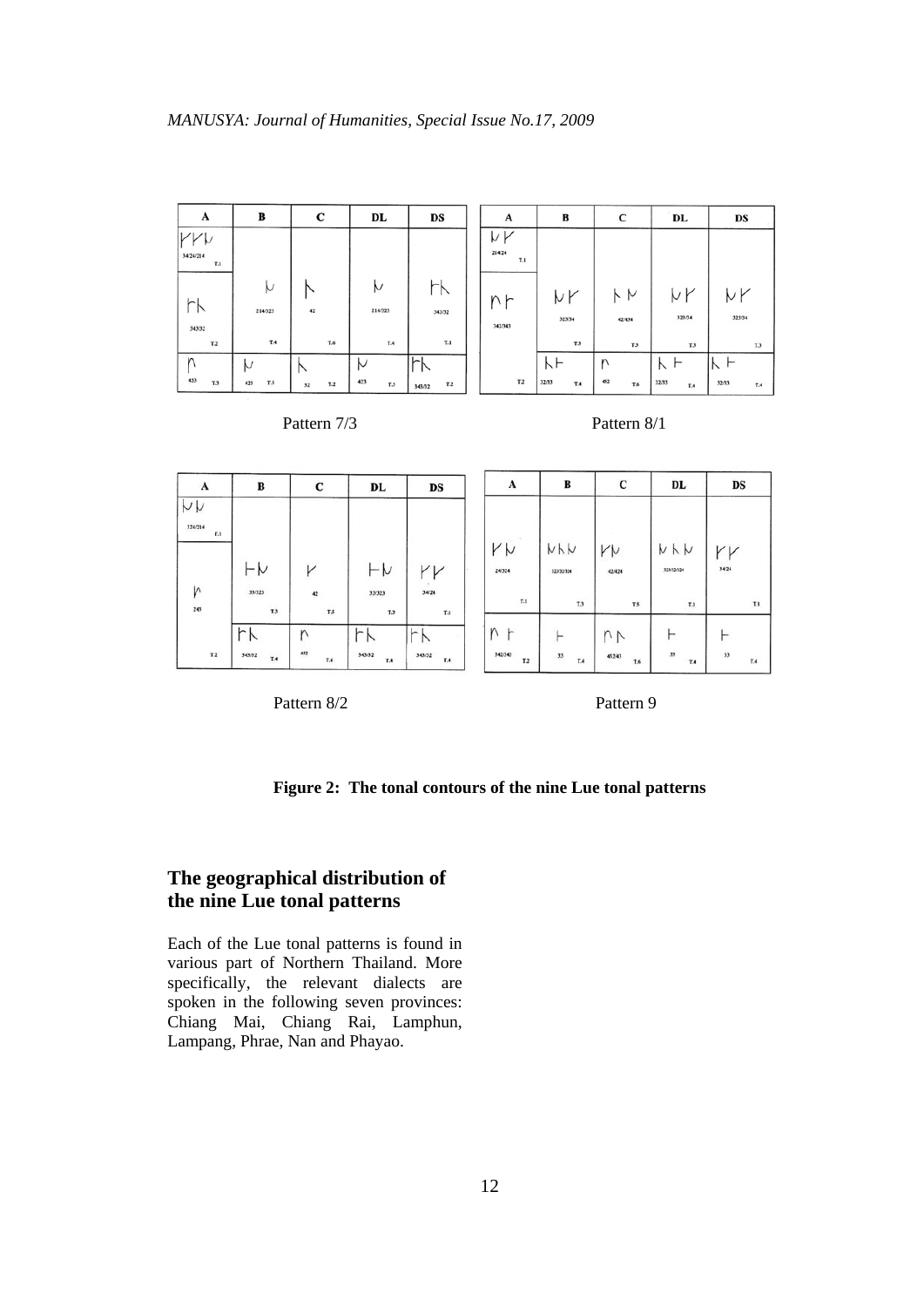*Tonal Variation in the Lue Dialects of Thailand* 





Light symbols represent Lue dialects, while dark symbols represent Yong dialects.

**Map 2: Geographical distribution of the nine tonal patterns**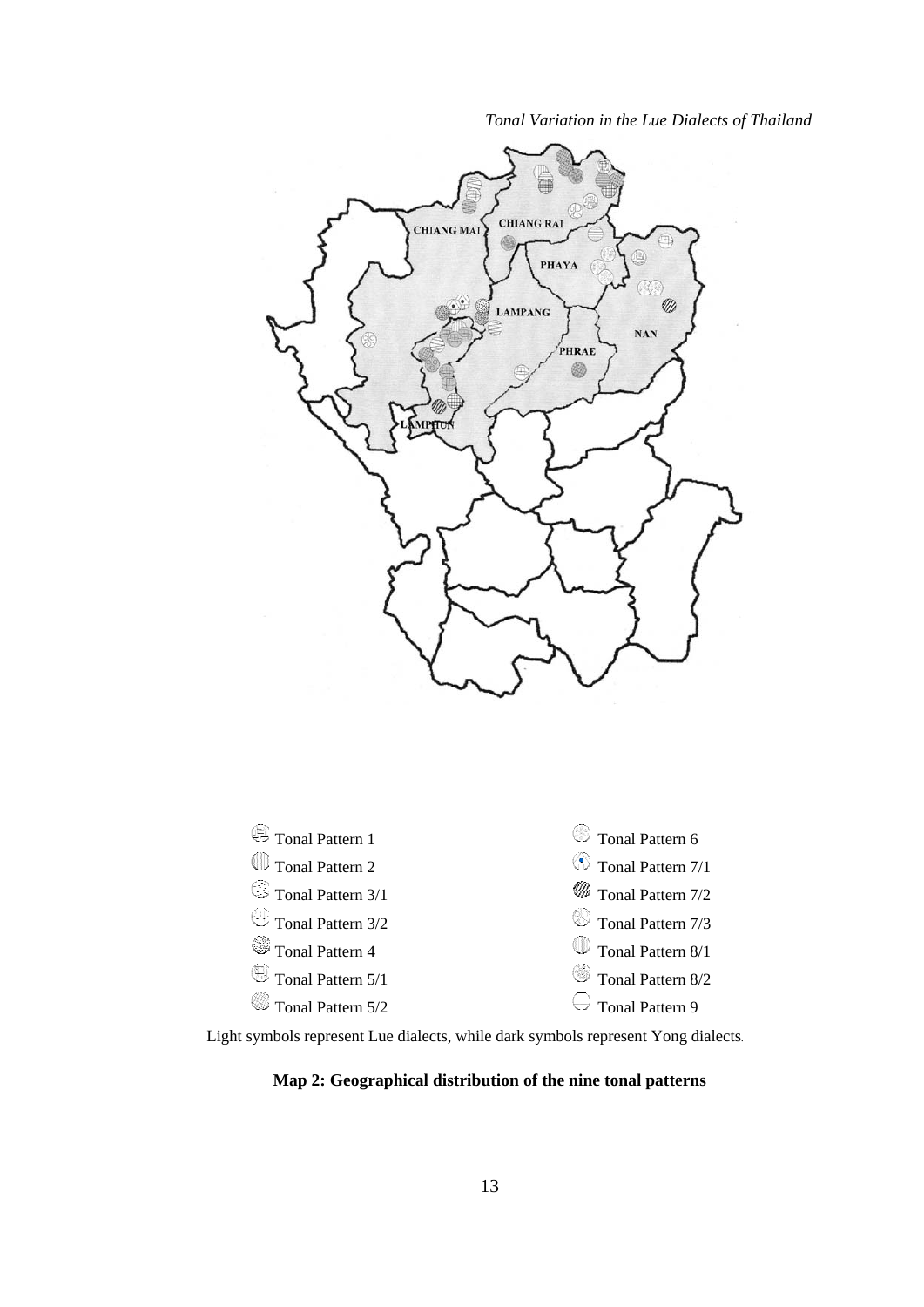# **Classification of Lue dialects**

The Lue dialects in Thailand can be classified according to two criteria: (1) the total number of tones and (2) the tone splits and mergers in column A. Based on the number of tones in a dialect's tonal system, the dialects are assigned to one of two groups: Group 1 or Group 2.

### **Classification of Lue dialects**

- Group 1 (5 tones) **Group 2 (6 tones)** 1) Ban On Luay (Chiang Mai) 1) Ban Dong Careon Chai (Chiang Mai) 2) Ban Mai Mok Caam (Chiang Mai) 2) Ban Luang Tai (Chiang Mai) 3) Ban Huay Luang (Chiang Rai) 3) Ban Mae Sap Neua (Chiang Mai) 4) Ban Tha Kham (Chiang Rai) 4) Ban Kluay (Phan, Chiang Rai) 5) Ban Sri Don Chai (Chiang Rai) 5) Ban Kluay (Mae Chan, Chiang Rai) 6) Ban Muang Ton (Lamphun) 6) Ban Ko Sai (Chiang Rai) 7) Ban Tha Pladuk (Lamphun) 7) Ban Pa Paw (Lamphun) 8) Ban Makhue Cea (Lamphun) 8) Ban Nong Bua (Nan) 9) Ban Kluay Klang (Lampang) 9) Ban Khon (Nan) 10) Ban Mae Pung (Lampang) 10) Ban Sop Yang (Nan) 11) Ban Pang Puk (Nan) 11) Ban Yuan (Phayao) 12) Ban Ngop Sala (Nan) 12) Ban Rong Meat (Phayao) 13) Ban Mittraphap (Chiang Mai) 13) Ban Thung Careon (Phayao) 14) Ban Don Mai (Chiang Mai) 14) Ban Sop Pong (Phayao) 15) Ban Don Pin (Chiang Mai) 15) Ban Kham Sop Puen (Chiang Rai) 16) Ban San How (Chiang Mai) 16) Ban Pa Pai (Chiang Rai) 17) Ban Chaiphum (Chiang Rai) 17) Ban Sri Don Moon (Chiang Rai) 18) Ban Dok Keaw (Chiang Rai) 18) Ban Pa Phai Wang Nam Li (Lamphun) 19) Ban Rong Yeaw (Chiang Rai) 19) Ban Ton Phuang (Lamphun) 20) Ban Muang Daeng (Chiang Rai) 21) Ban Chang Khaw Noi Neau (Lamphun) 22) Ban Rai (Lamphun) 23) Ban Thung Khaw Hang (Lamphun) 24) Ban Nong Yang Fa (Lamphun)
	- 25) Ban Pa Tan Hong Hae (Lamphun)
	- 26) Ban Thin (Phrae)

### **Figure 3: Classification of Lue dialects**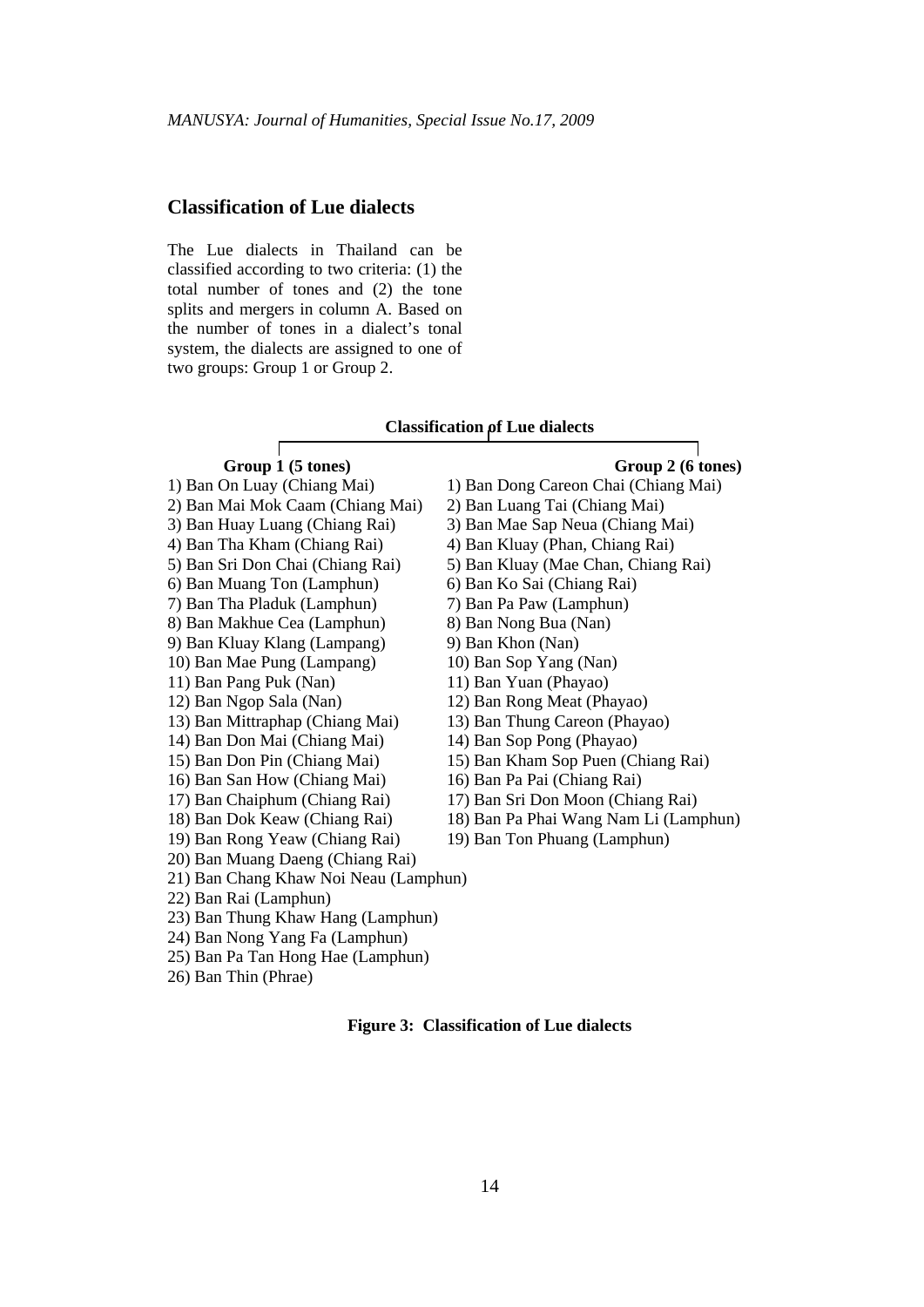

*Tonal Variation in the Lue Dialects of Thailand* 

| $\approx$ 5-Tone systems(Lue)                  | $\mathbf{1} \cdot \mathbf{1} \cdot \mathbf{1}$ 6-Tone systems (Lue) |
|------------------------------------------------|---------------------------------------------------------------------|
| $\text{min}$ 5-Tone systems (Yong)             | $\Box$ 6-Tone systems (Yong)                                        |
| Due to space limitation, some symbols overlap. |                                                                     |

# **Map 3 : Dialect areas of the two Lue dialect groups based on number of tones**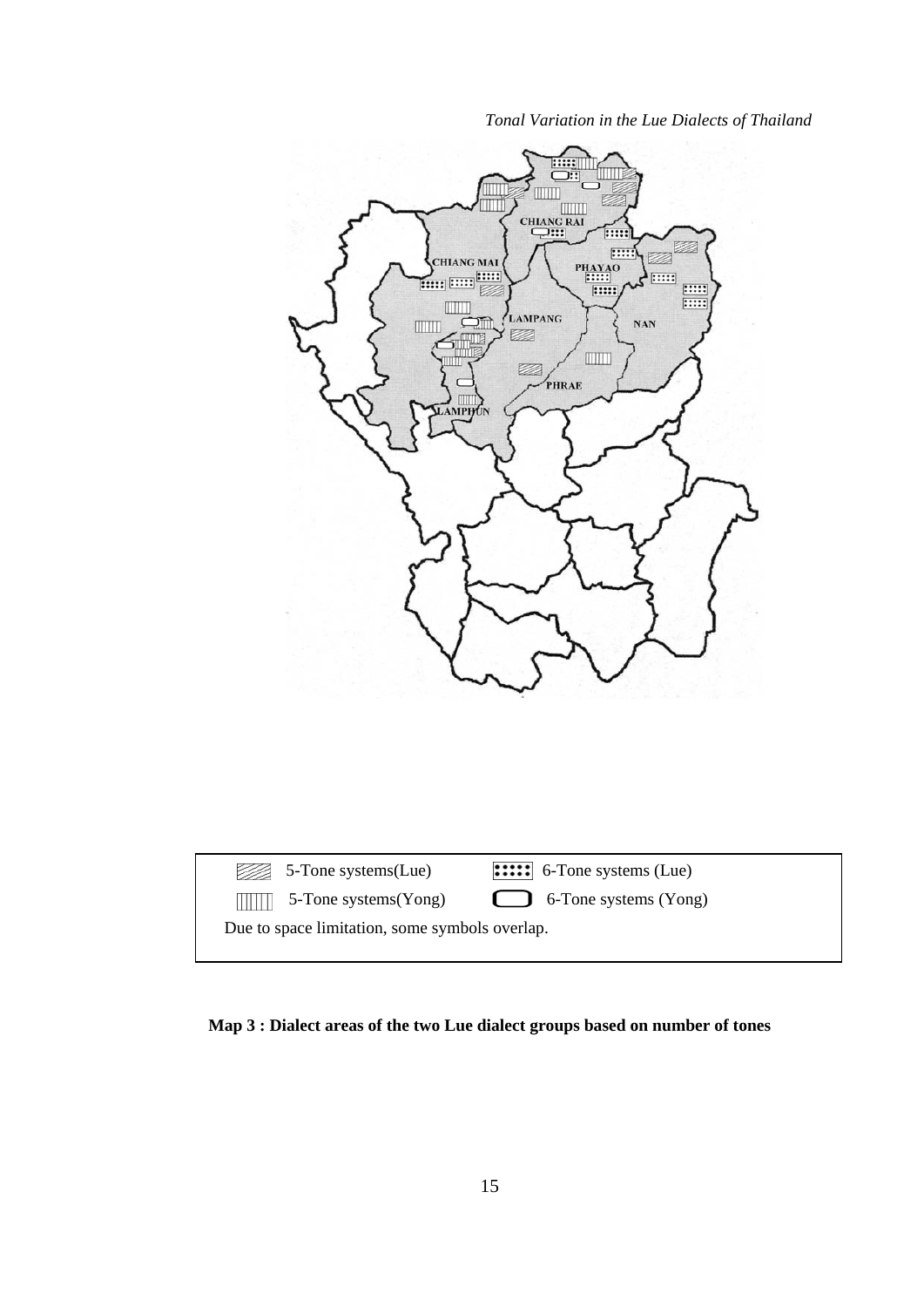## **Conclusion**

This study, has categorized Lue dialects according to the number of tones in their tonal systems. They have then been subcategorized according to the tone configurations of tone column A. Some tonal patterns have been further arranged based on variations in complementary tone distribution.

Based on the number of contrastive tones in their tonal systems, Lue dialects can be classified into two groups: Group 1, with five contrastive tones, and Group 2, with six contrastive tones.

Examination of the tone splits and mergers in column A reveals nine distinct tonal patterns in these Lue dialects. Tonal patterns 1 through 5 belong to the fivetone Group 1. Tonal patterns 6 through 9 belongs to the six-tone Group 2.

# **Discussion**

The Lue dialects have been classified into two groups based on the tonal systems: the five-tone systems in Group 1 and the sixtone systems in Group 2. Chiang Rai, Chiang Mai, Lamphun, and Nan provinces have dialects from both Group 1 and Group 2. Lampang and Phrae only have dialects from Group 1, while Phayao has only Group 2 dialects. Therefore, it can be concluded that most Lue dialects in Thailand belong to Group 1.

A classification of the Lue dialects into P group was carried out by Chamberlain (1975). His study of the Lue dialects spoken in Chiang Hung Mueang Yong, Ceng Tong, Mueang Sing, Mueang Long, Ou Neua, Kanlampa, Sop Tiek and Houei Lao will be compared with this study. Chamberlain classified a Lue dialect as belonging to the P group if its tone column \*A had a split/merger pattern of \*A123-4, and tone column \*BCD had a split/merger pattern of \*BCD123-4, with  $*B = *DL$ .

If one compares the tone split and mergers found in Chamberlain's (1975) analysis of Lue dialects with the splits and mergers found in the Lue dialects of Thailand, one notices the same split/merger configuration in columns BCD (i.e., 123-4) and, similarly, B=DL. Differences are found only in column A. The Lue dialect studied by Chamberlain in Chiang Hung and Mueang Yong had A12-34, while those in Ceng Tong, Mueang Sing, Mueang Long, Ou Neua, Kanlampa, Sop Tiek, and Houei Lao had A123-4. In contrast, the Lue dialects spoken in Thailand have A1-2-3-4 (A1=A3, A2=A4), A1-23-4, A1-234, A12- 34 and A123-4.

A comparison of tone split/merger configurations in the Lue dialects of Chiang Hung and Mueang Yong, on the one hand, and the dialects of Ceng Tong, Mueang Sing, Mueang Long, Ou Neua, Kanlampa, Sop Tiek and Houei Lao, on the other hand, the Lue dialects of Thailand reveals differences in tone configuration of column A and similarities in the tone configurations of columns B, C, DL, and DS. This is shown in table 5.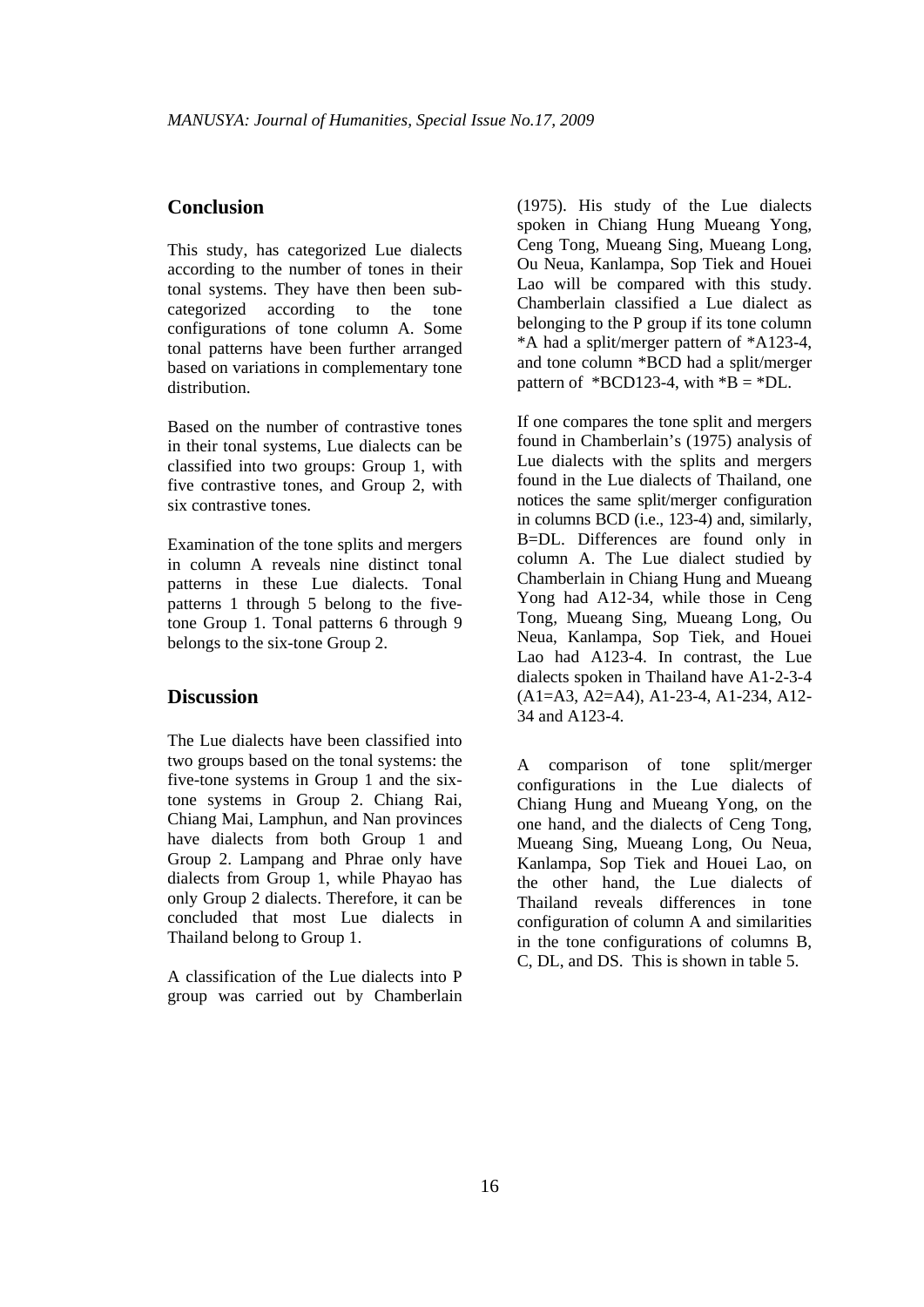| Lue in Chiang Hung and | Lue in Ceng Tong, Mueang    | Lue dialects in Thailand     |
|------------------------|-----------------------------|------------------------------|
| Mueang Yong            | Sing, Mueang Long, Ou Neua, |                              |
| (Chamberlain1975)      | Kanlampa, Sop Tiek, and     |                              |
|                        | Houei Lao (Chamberlain      |                              |
|                        | 1975)                       |                              |
| $A12-34$               | A <sub>123</sub> -4         | A1-2-3-4 (A12=A3, A2=A4),    |
| <b>B123-4</b>          | <b>B</b> 123-4              | A1-23-4, A1-234, A12-34, and |
| $C123-4$               | $C123-4$                    | A <sub>123</sub> -4          |
| DL123-4                | DL123-4                     | <b>B123-4</b>                |
| DS123-4                | DS123-4                     | $C123-4$                     |
| $B = DL$               | $B = DL$                    | DL123-4                      |
|                        |                             | DS123-4                      |
|                        |                             | $B = DL$                     |

# **Table 5: Comparison of Chiang Hung and Mueang Yong Lue and, Ceng Tong, Mueang Sing, Mueang Long, Ou Neua, Kanlampa, Sop Tiek, and Houei Lao Lue with the Lue dialects of Thailand**

Considering the historical evidence, Sawaeng Malasaem (1997: 40) notes that Tai Lue culture is spread all along the Mekong River, the Kok River, and the upper part of the Ping River. This area consists of many important cities, such as Chiang Rung, Mueang Luang, Mueang La, Chiang Tung, Mueang Yong, Chiang Khaeng, Mueang Sing, Chiang Saen, Chiang Khong, Mueang Fang, and cities that act as provincial capitals in Thailand today: Chiang Rai, Chiang Mai, Lamphun, Lampang, Phrae, Nan and Phayao. Thus, it is not surprising to find Lue and Yong dialects only in the northern part of Thailand and covering only these seven provinces.

We should note that the Lue and the Yong constitute a single people who settled in Sipsongpanna and that the reason why they refer to themselves by different names is that they migrated to Thailand from different places: the Lue from Sipsongpanna and the Yong from Mueang Yong, Myanmar.

The next question to be considered concerns the variation of the Lue and Yong dialects. Why do some provinces have both Lue and Yong dialects, while other provinces have only one or the other?

This study showed that Chiang Rai, Chiang Mai, and Lamphun Provinces have both Lue and Yong dialect communities, while Lampang, Phayao, and Nan Provinces have only Lue dialects and Phrae Province has only Yong dialects.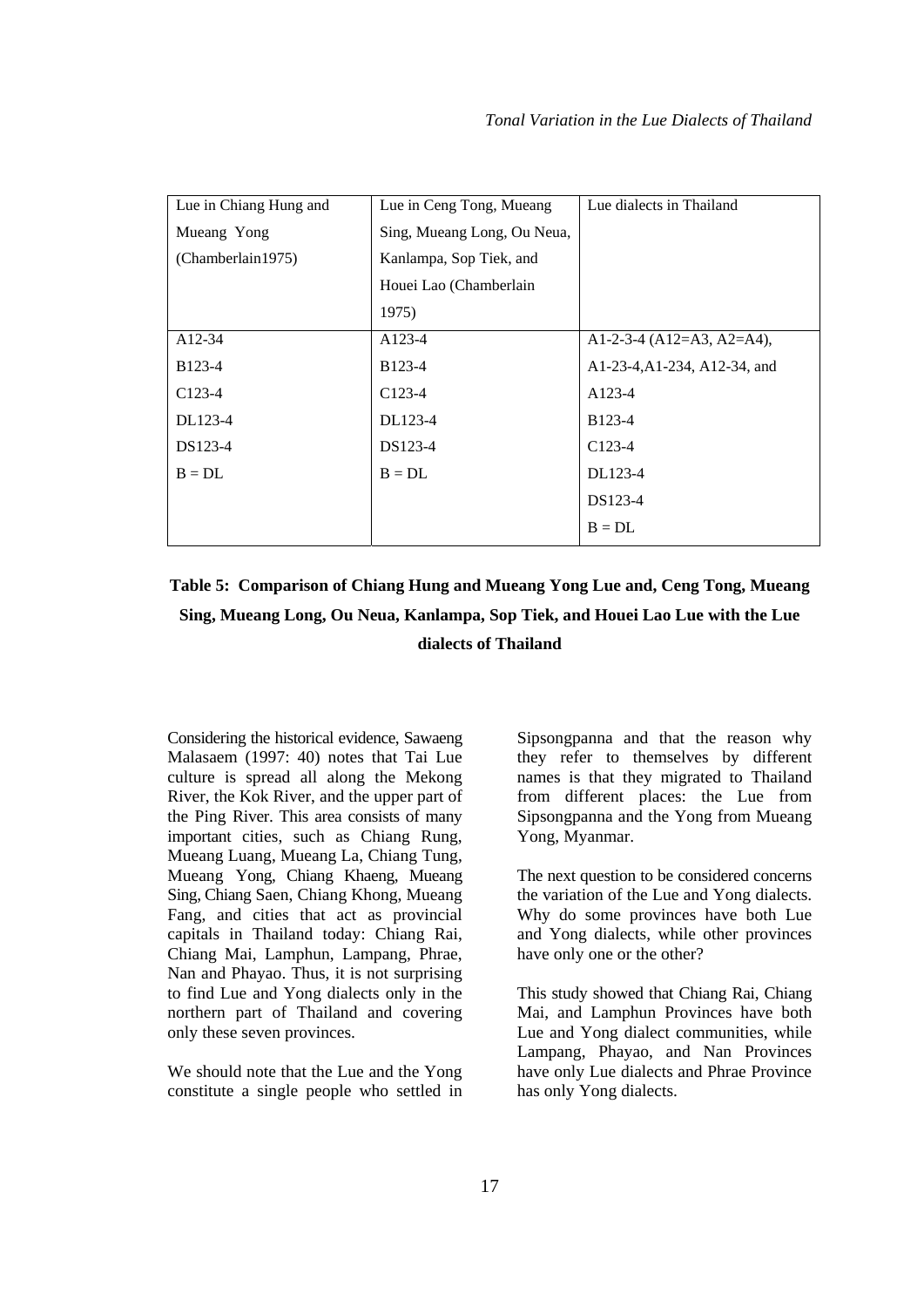Teeraparb Lohitkun's (1995: 96) history of the Tai Lue notes that King Kawila was assigned to bring Tai Lue people from Sipsongpanna into Chiang Mai and other provinces in Northern Thailand during the reign of King Rama I, forcing the Yong to move from their homeland in Mueang Yong, Myanmar, to settle in Lamphun. Therefore, we find both Lue and Yong dialects in Chiang Mai and Lamphun provinces. Furthermore, Teeraparb's historical evidence is consistent with this study's finding that Lue is spoken more than Yong in Chiang Mai and Yong more than Lue in Lamphun.

Geographically speaking, Chiang Mai, Phayao, and Nan border close to Myanmar and form the routes to Sipsongpanna, the homeland of Lue. Therefore, Chiang Rai is the province in which the Lue dialects first entered Thailand. Even though both Lue and Yong dialects are found in Chiang Rai, Lue is more widespread. Lue dialects are found in Phayao and Nan and also, by virtue of its geographical proximity, in Lampang. Phrae Province borders Lampang, Phayao, and Nan. As Lue dialects are spoken in these three provinces, one would also expect to find them spoken in Phrae, but this is not the case. Only Yong is found in Phrae, and that only in Ban Thin, Muaeng District. Interviews conducted in the course of this research revealed that the Yong in Phrae came from Lamphun. So, this again explains why Yong and not Lue is spoken there.

The Lue dialects spoken in Thailand today have been influenced by Standard Thai and Kham Mueang. The older generation are able to code switch i.e. they speak Lue among themselves but Standard Thai or *Kham Mueang* with their children. The Lue dialects will mostly like be transformed or lost to varying degrees in the future. The

Thai government should play a role in promoting language preservation.

## **References**

- Chamberlain, James. 1975. A New Look at the History and Classification of the Tai Language. Harris and Chamberlain 1975: 49–66.
- Chamnan Rodhetphai. 1974. *An annotated collection of Thai-Lue Folktales* (วรรณกรรมไทยลื้อ). Bangkok: Supervisory Unit, Department of Education Bangkok Metropolitan administration. (In Thai)
- Gedney, William J. 1972. A Checklist for Determining Tones in Tai Dialects. In *Studies in Linguistics in Honor of George L. Trager*, edited By M. Estellie Smith, pp. 191–205. The Hague: Mouton.
- Li, Fang Kuei. 1977. *A Handbook of Comparative Tai*. Honolulu: University Press of Hawaii.
- Maliwan Tuwakham. 2005. *Language Vitality and Language Attitude among the Yong People in Lamphun Province: A Sociolinguistic Study*. M.A. thesis in Linguistics, Faculty of Graduate Studies, Payap University.
- Nanthariya Lamchiagdase. 1984. *The Phonology of Lue in Lampang Province*. M.A.thesis in Linguistics, Faculty of Graduate Studies, Mahidol University.
- Pornsawan Ploykaew. 1985. *The Phonology of Lue in Chiangrai Province*. M.A.thesis in Linguistics,